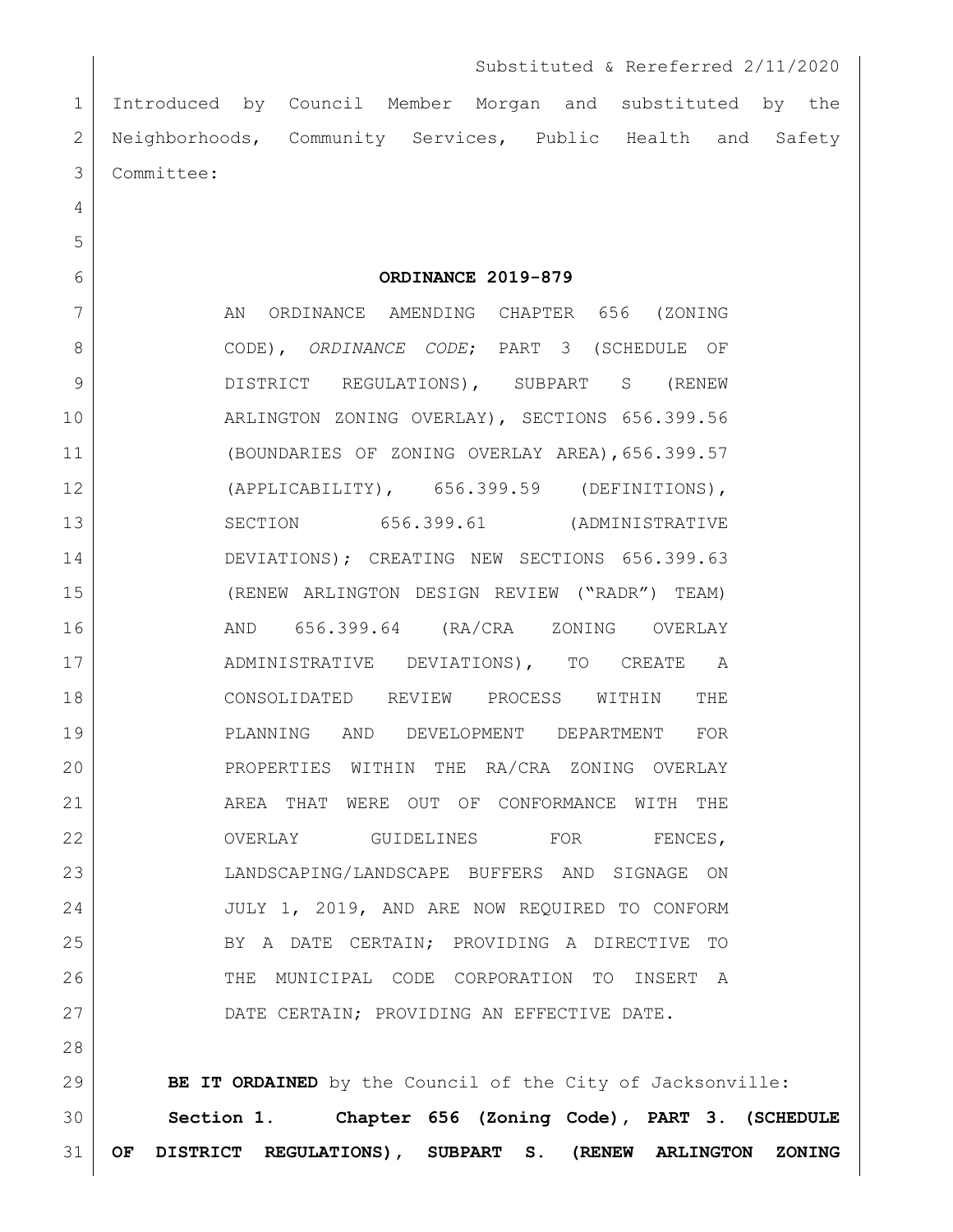**OVERLAY),** *Ordinance Code***, Amended.** Chapter 656 (ZONING CODE), PART 3. (SCHEDULE OF DISTRICT REGULATIONS), Subpart S (Renew Arlington Zoning Overlay), *Ordinance Code,* is hereby amended to read as follows:

**CHAPTER 656. ZONING CODE.**

**\* \* \***

**PART 3. SCHEDULE OF DISTRICT REGULATIONS**

**\* \* \***

**SUBPART S. RENEW ARLINGTON ZONING OVERLAY**

**\* \* \***

 **Sec. 656.399.56. – Boundaries of zoning overlay area Zoning Overlay Area.**

**\* \* \***

# **Sec. 656.399.57. – Applicability.**

15 A. Unless otherwise stated in this Subpart, when the regulations of this Zoning Overlay impose a different restriction upon the use of buildings or land, or upon the height of buildings, 18 or require other conditions than are imposed or required by other ordinances, other than those ordinances approving Planned Unit Development (PUD) adopted prior to this Subpart, the provisions of 21 | this Subpart shall control. Additionally, the parking requirements of this Zoning Overlay shall supersede any conflicting parking 23 requirements set forth in Part 6 of the Zoning Code. It is intended that this Subpart shall be applied to support the RA/CRA designation and characteristics of the Redevelopment/Zoning Overlay Area and to guide development and redevelopment to support the goals and objectives contained in the Comprehensive Plan and the 28 | RA/CRA Redevelopment Plan.

## **\* \* \***

 F. Unless otherwise specified in this Subpart, non-conforming High Intensity Uses, as described in subsection 656.399.60, that

 $- 2 -$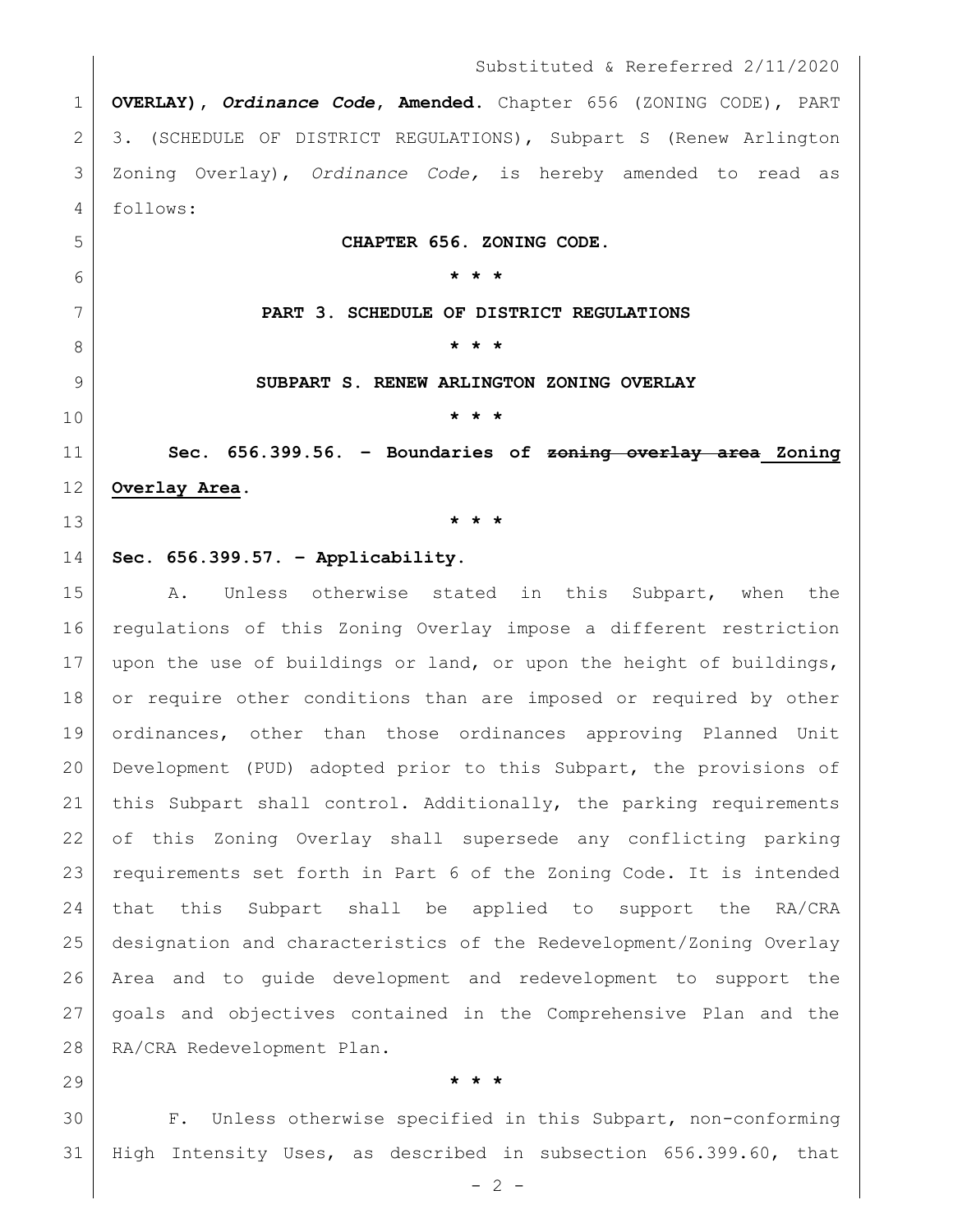1 are located within any Character Area shall bring their existing 2 | non-conforming development characteristics such as, but not 3 | necessarily limited to, site layout; building form and finish 4 | materials; building location; parking; lighting; walkways; and 5 screening for non-residential and multi-family uses into compliance 6 upon either: reoccupation of the structure when such use ceases for 7 | more than six months; or upon a Major Renovation, as that term is 8 defined in this Subpart.

9 1. Reoccupation of the structure when such use ceases for 10 more than six months; or

11 | 2. A Major Renovation, as that term is defined in this 12 Subpart.

13 G. Unless otherwise specified in this Subpart, all non-14 conforming uses other than High Intensity Uses that are located in 15 any Character Area, shall bring their existing non-conforming 16 development characteristics such as, but not necessarily limited 17 to, parking; lighting; walkways; and screening for non-residential 18 and multi-family uses, into compliance upon either:

19 1. Reoccupation of the structure when such use ceases for 20 more than six months; or

21 2. A Major Renovation, as that term is defined in this 22 Subpart.

23 H. *Mandatory Compliance elements and deadline.* For purposes 24 of the Term for mandatory compliance with these regulations for 25 signage, screening and landscape buffers in all Character Areas, 26 the Term shall begin on January 1, 2020 and end on December  $31$ , 27 2024. Three elements of site improvements (Fencing, 28 Landscaping/Landscape Buffers, and Signage) make up the "Mandatory 29 Compliance elements." These elements are required to conform to 30 this Zoning Overlay by the later of December 31, 2024, or five 31 years plus 90 days after a grant program to help mitigate the cost

 $- 3 -$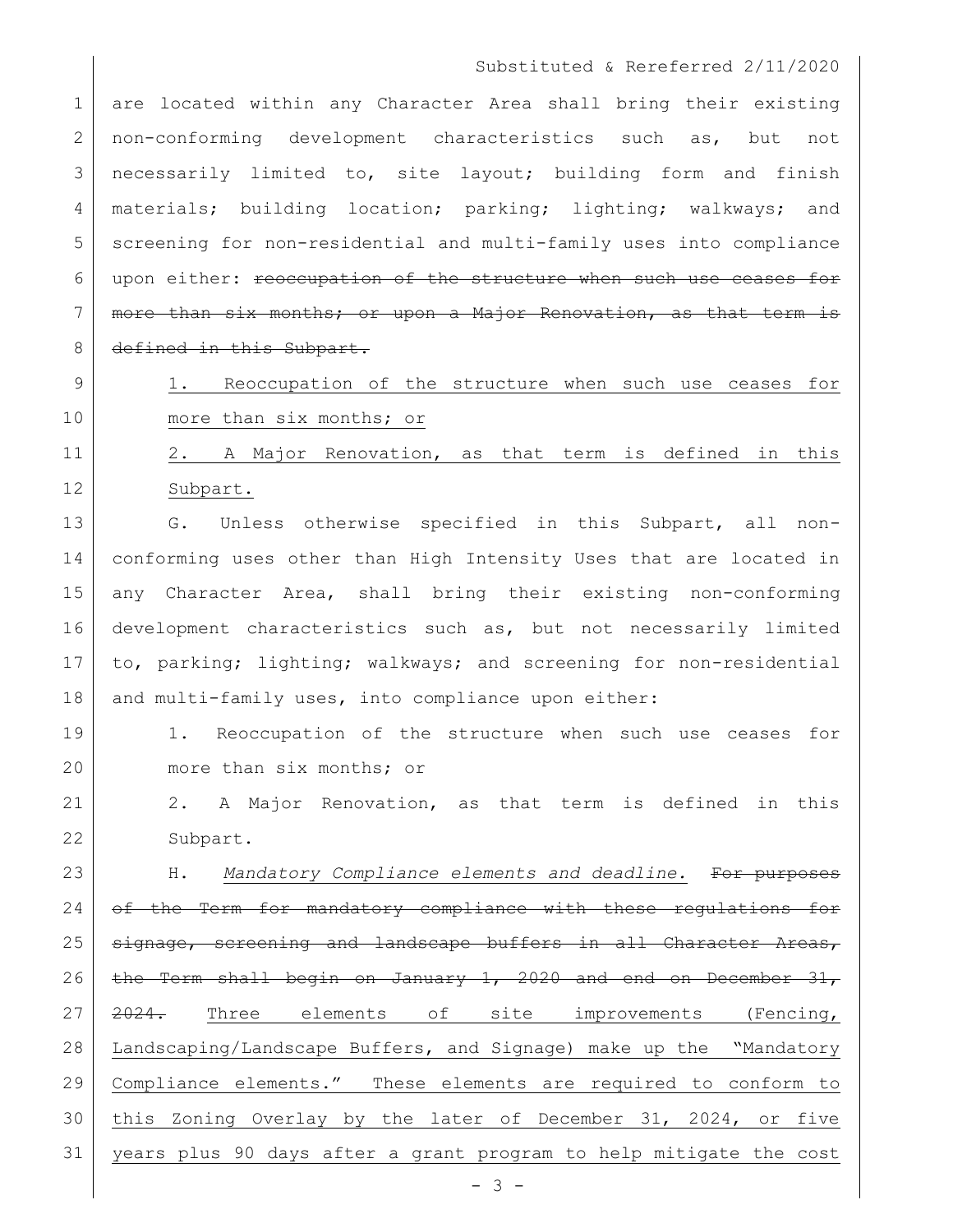of compliance is approved by the RA/CRA Board. This Mandatory Compliance is required regardless of whether the thresholds listed in subsection F or G above have been met, and is required for all 4 Character Areas.

6 **Sec. 656.399.59. – Definitions. The definitions contained in Part**  7 **16 of the Zoning Code shall apply unless otherwise defined in this** 8 **Subpart.**

5 **\* \* \***

9 **A.** The definitions contained in Part 16 of the Zoning Code 10 | shall apply unless otherwise defined in this Subpart.

11 1. *Brewpub* means a microbrewery operating in conjunction with 12 a restaurant.

13 2. *Building Scale* means the relationship between the mass of 14 a building and its surroundings, including the width of the 15 street, open space, and mass of surrounding buildings.

16 3. *Major Renovation* means a total cumulative expansion, 17 repair, or renovation of existing development, not including 18 improvements made in order to comply with this Subpart, that 19 is greater than or equal to 50 percent of the assessed value 20 of the lot improvements at the start of any three-year period, 21 according to the Property Appraiser within any three-year 22 period, or the total square footage of a structure is expanded 23 by 50 percent or greater, as well as any cumulative square 24 footage expansions totaling 50 percent.

 *Mandatory Compliance deadline* means the later of December 31, 2024, or five years plus 90 days after a grant program to help mitigate the cost of compliance is approved by the RA/CRA 28 Board.

29 *Mandatory Compliance elements* means the three design standard 30 elements of Fences, Landscaping/Landscape Buffers and Signage, 31 as regulated in all Character areas, that property owners are

 $- 4 -$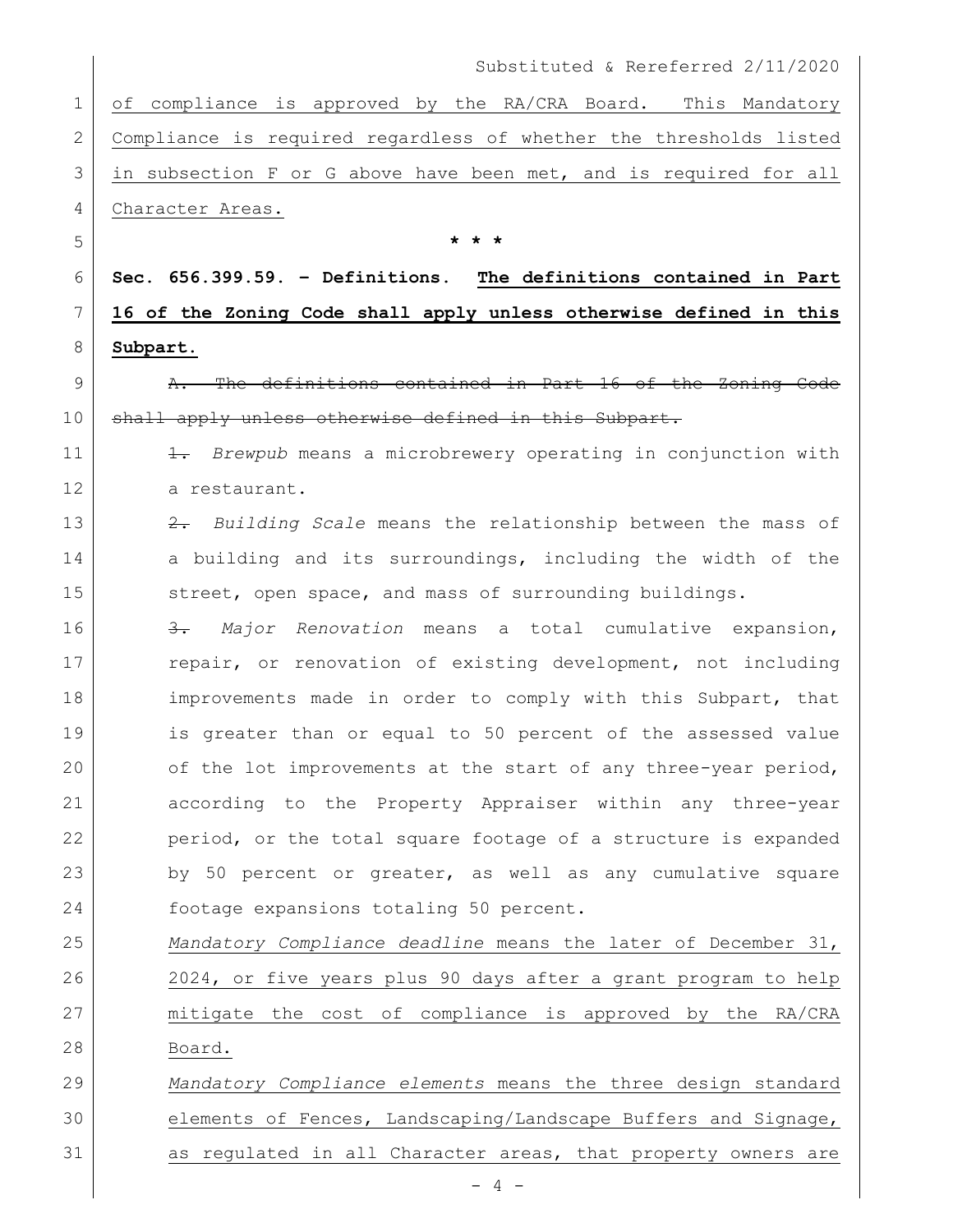1 **1** required to bring into compliance with the Zoning Overlay by 2 the Mandatory Compliance deadline.

3 4. *Mass* means the three-dimensional bulk of a structure 4 determined by the height, width, and depth.

5 5. *Microbrewery* means an establishment or facility in which 6 beer is produced for on-premises consumption (taproom) where 7 | production does not exceed 10,000 barrels per year and where 8 off-site sales to a state licensed wholesaler do not exceed 75 9 percent of production. Microbreweries may sell their product 10 to the public via a wholesaler or retailer or directly to the 11 consumer through carry-outs or taproom.

12 6. *Pedestrian Scale* means the relationship between a person 13 and their surroundings, including the width of the street and 14 the height, mass, and design of surrounding buildings.

15 7. *Public Space* means public squares, greens, plazas and 16 16 neighborhood parks, pocket parks, riverwalks, and pedestrian 17 spaces.

18 *RA/CRA Mandatory Compliance Grant* means a grant, 19 administered by the Office of Economic Development ("OED"), 20 available to property owners with sites that were not in 21 conformance as of July 1, 2019 with any of the three Mandatory 22 Compliance elements. The grant is designed to aid those 23 property owners in complying with the requirements of the 24 Zoning Overlay. The Grant guidelines and application forms 25 are available on the OED website.

 *RA/CRA Designer* means a landscape architect, architect, 27 engineer, or other designer whose services OED will provide, 28 at no cost to the property owner, to assist the property owner with design services to formulate a schematic site plan ("site plan") in order redesign the site to obtain conformance with the Zoning Overlay, to the extent practicable. The property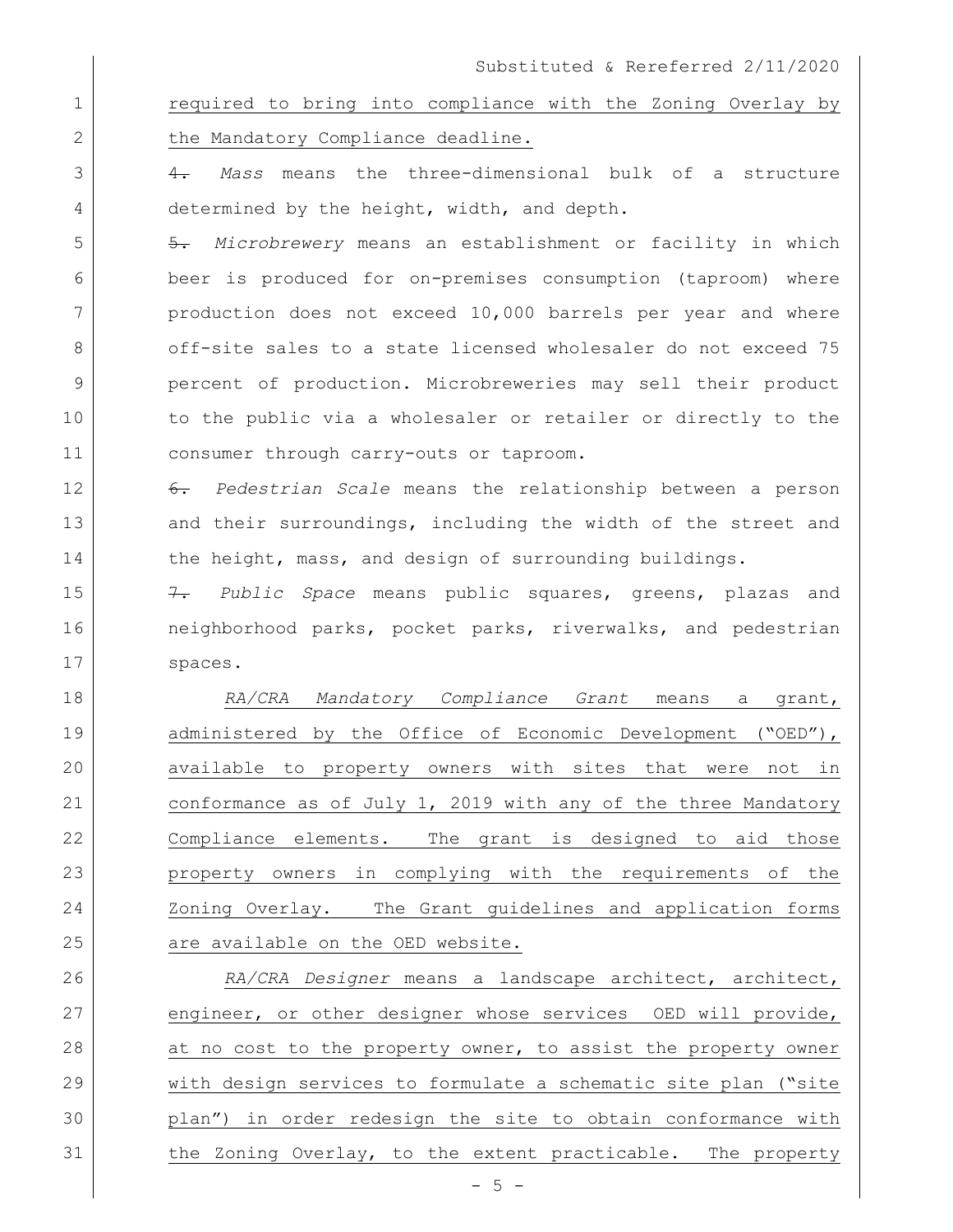1 owner may choose to utilize the RA/CRA Designer or may use 2 | their own appropriate design professional. However, in order to utilize the consolidated review process of the Renew 4 Arlington Design Review team, the site plan must be reviewed and approved by the RA/CRA Designer prior to submittal to the RADR team.

 *Renew Arlington Design Review team ("RADR")* means the Planning and Development Department staff charged with providing a consolidated review of site plans addressing the Mandatory Compliance elements for the permitting process **pursuant to Sec. 656.399.63, and for recommendations regarding** 12 Administrative Deviations pursuant to Sec. 656.399.64.

**Sec. 656.399.61. - Administrative deviations Reserved.** 

**\* \* \***

 Administrative Deviations will be allowed for requests for relief from the strict application of this Subpart under the following conditions:

18 A. No Administrative Deviation will be allowed for a 19 reduction in Lot Area for High Intensity Uses; and

20 B. An Administrative Deviation may be given for parking **reductions only if the requirements of the Landscape Code** 22 (Part 12 of the Zoning Code) are fully met.

**\* \* \***

 **Section 2. Creating a new Section 656.399.63 (RENEW ARLINGTON DESIGN REVIEW ("RADR") TEAM and 656.399.64 (RA/CRA ZONING OVERLAY ADMINISTRATIVE DEVIATIONS),** *Ordinance Code***.** A new Section 656.399.63 (Renew Arlington Design Review ("RADR") Team, Chapter 656 (ZONING CODE), Part 3 (Schedule of District Regulations), Subpart S (Renew Arlington Zoning Overlay) *Ordinance Code* and 656.399.64 (RA/CRA Zoning Overlay Administrative Deviations), Chapter 656 (ZONING CODE), Part 3 (Schedule of District

- 6 -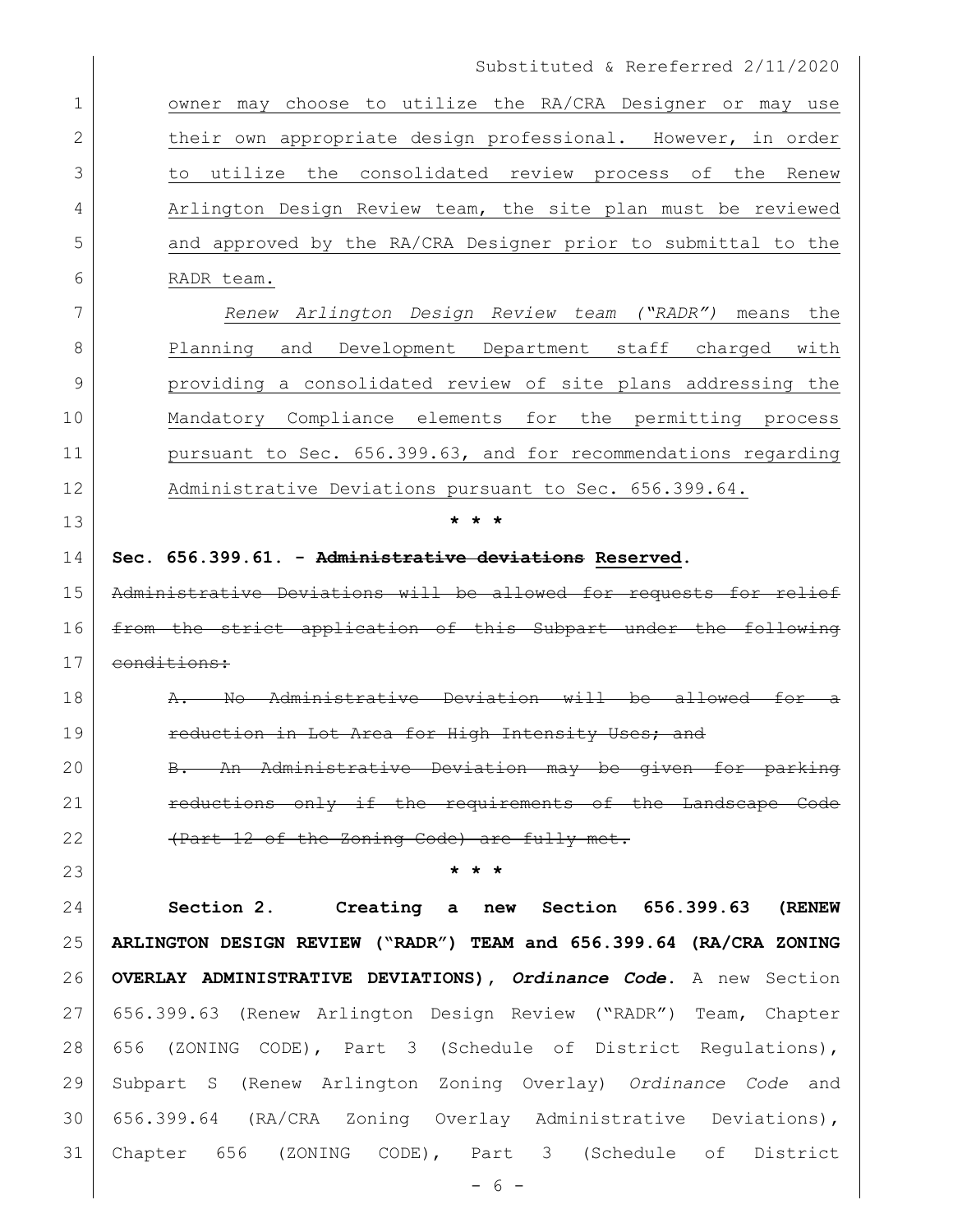1 Regulations), Subpart S (Renew Arlington Zoning Overlay) *Ordinance*  2 *Code*, is hereby created to read as follows:

3 **Sec. 656.399.63. – Renew Arlington Design Review ("RADR") Team.**

4 A. *Purpose.* Because the sites within the Renew Arlington Zoning 5 Overlay boundaries are generally smaller in size and present a 6 unique challenge to meet the Mandatory Compliance element 7 | requirements of the Zoning Overlay due to the history of road 8 widening and in some instances a change of use in the area from 9 single family residential to office, retail and service 10 establishments, a select group of Planning and Development 11 Department staff professionals have been chosen to review 12 | proposed site designs for property owners faced with meeting 13 the standards of the Mandatory Compliance elements, without 14 triggering the need for a complete civil plan ("10-set") review 15 by the Department.

16 Property owners with sites that were not in conformance as of 17 July 1, 2019 with any of the three Mandatory Compliance 18 elements may apply for a RA/CRA Mandatory Compliance Grant and 19 may avail themselves of the RA/CRA Designer. The property 20 owner may choose to utilize the RA/CRA Designer or may use 21 | their own appropriate design professional. However, in order 22 to utilize the RADR team process, the site plan must be 23 reviewed and approved by the RA/CRA Designer prior to submittal 24 to the RADR team. The RADR team will provide a consolidated 25 | review of the site design regarding the Mandatory Compliance 26 elements within the context of the Zoning Overlay.

27 B. *Members*. The Director of Planning and Development shall 28 appoint the persons holding the following positions to the RADR 29 team:

- 30 1. City Landscape Architect;
- 31 2. Planning Services Manager;

 $- 7 -$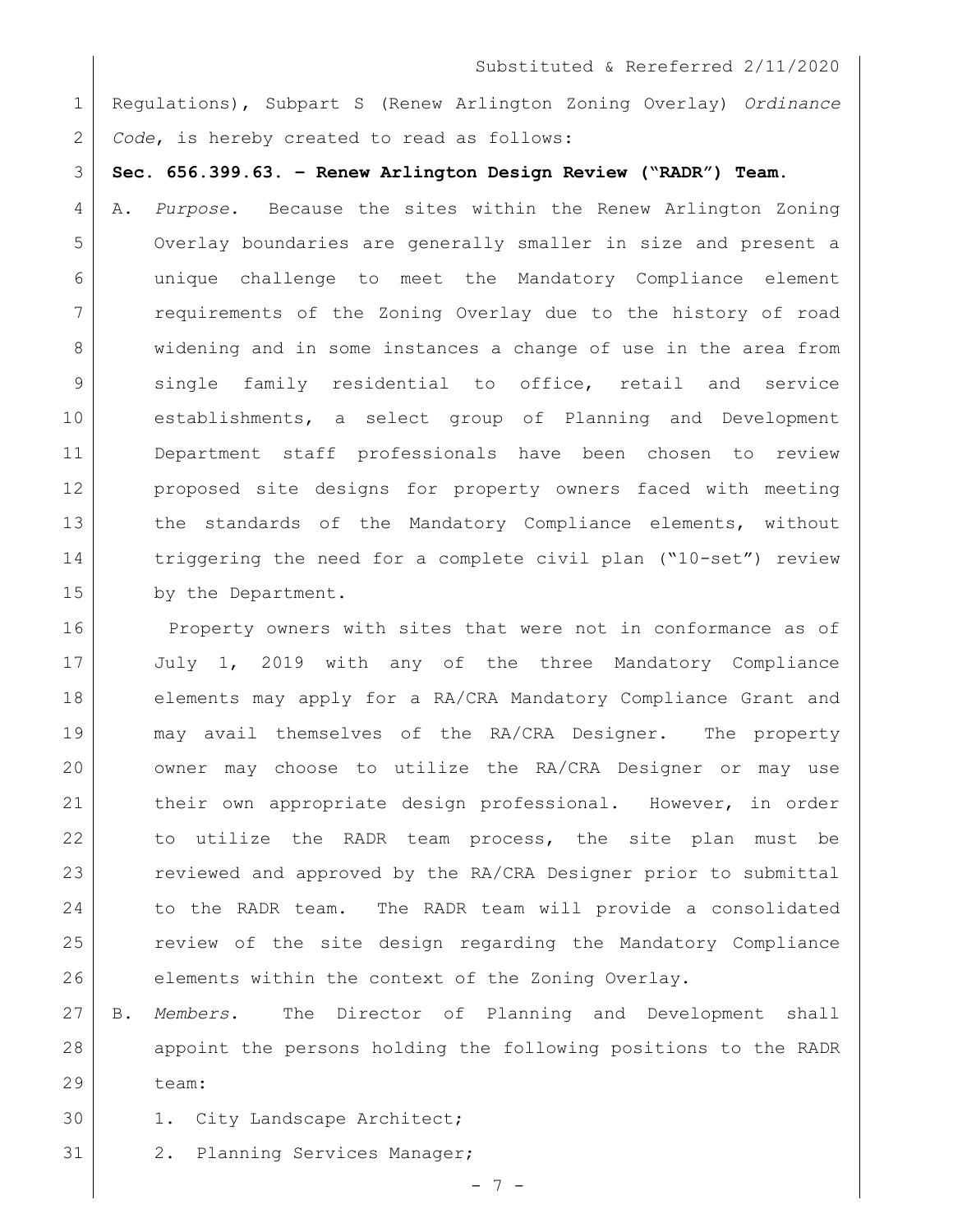1 3. Chief of Current Planning, or their designee;

2 4. Senior Traffic Technician; and

3 5. Others as appointed by the Director as deemed necessary.

 C. *Duties and Authority.* The RADR team may only be used by property owners that are faced with meeting the standards of the Mandatory Compliance elements within the Mandatory Compliance deadline. However, if requested, the RADR team, at 8 | their discretion, may review and comment on other elements of the Zoning Overlay standards as part of the review of the 10 | Mandatory Compliance elements of a parcel.

- 11 1. Site Plan approval. Preliminary review of the schematic 12 site plan by the RADR team is the first step. At this 13 point, the RADR team will determine whether the design: 14 (a) will require an Administrative Deviation; (b) will 15 require conventional civil plan ("10-set") review by the 16 Department due to the complexity of the design; or (c) may 17 progress to construction drawings prepared by a 18 professional for final review by the RADR team for a site 19 development permit. The RADR team may approve site plans 20 for permitting taking into consideration all requirements 21 of the Zoning Overlay including the removal and/or 22 relocation of impervious surfaces, a revision to traffic 23 circulation and number of parking spaces, while still 24 maintaining clear site triangles and general functionality 25 of the site.
- 26 2. Administrative Deviation staff report. If one or more 27 Administrative Deviations are required for final site plan 28 approval, the RADR team is responsible for providing a 29 staff recommendation to the Zoning Administrator 30 considering each of the RA/CRA Zoning Overlay Deviation 31 Criteria as listed in Sec. 656.399.64 as related to the

 $- 8 -$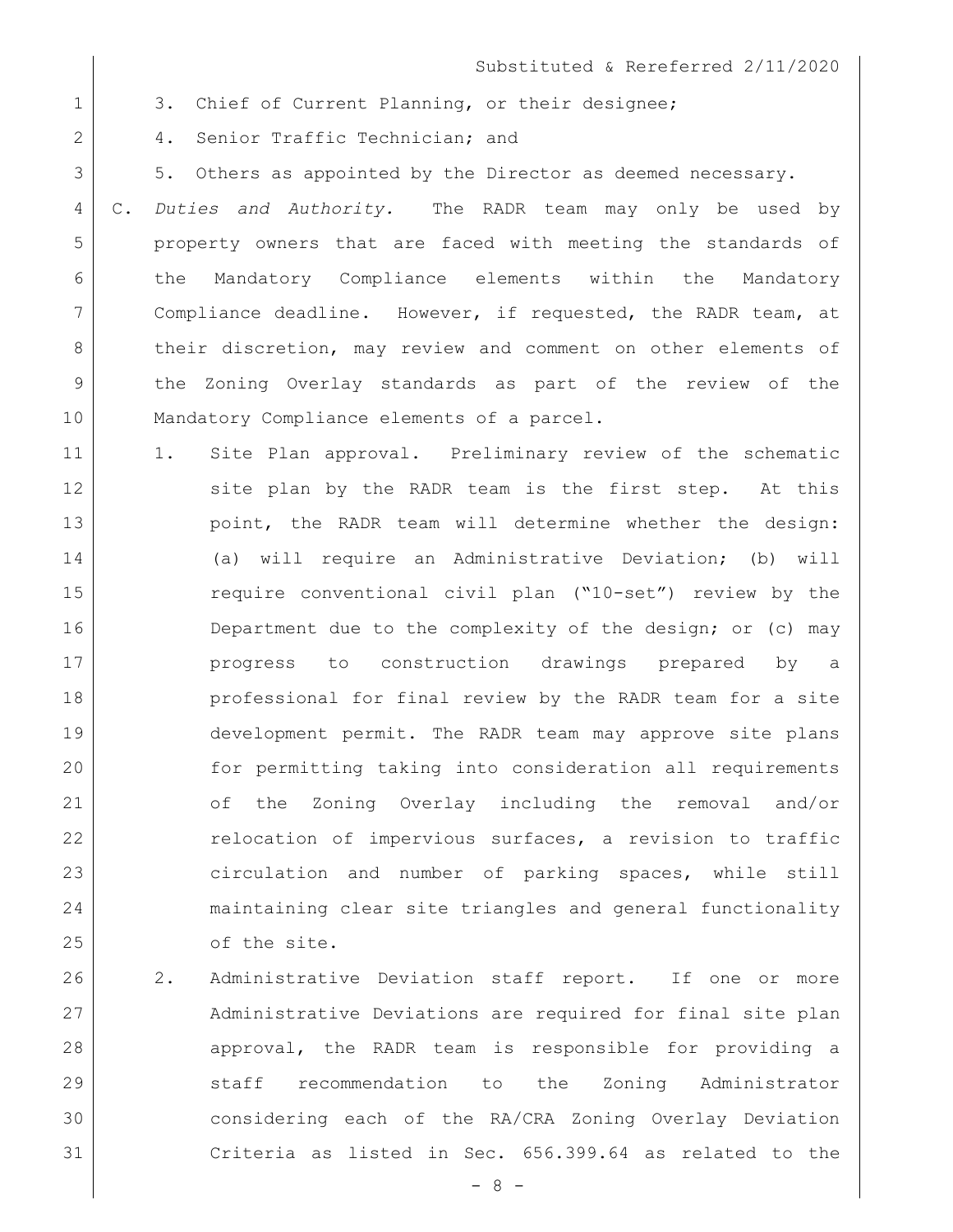1 1 Mandatory Compliance element(s) at issue. If 2 Administrative Deviation(s) are required, those must be 3 Sought prior to a final approval of the site plan. At 4 their discretion, if the design requires an Administrative 5 Deviation for an element or elements in addition to the 6 Mandatory Compliance elements, the RADR team may include 7 | that element or elements in their staff report to the 8 Zoning Administrator.

- 9 3. Further review. If the design of the site is particularly 10 complex, it may become necessary for the submittal to 11 proceed through the conventional Development Services 12 Division process.
- 13 D. *Applicant Eligibility.* Only owners of properties which contain 14 the Mandatory Compliance elements of a Fence, Landscaping/ 15 Landscape Buffer, or a Sign existing as of July 1, 2019 that is 16 | not in compliance with the Zoning Overlay, or which property 17 lacks a compliant Fence, Landscaping/Landscape Buffer, or Sign 18 on July 1, 2019, are entitled to utilize the RADR team. The 19 site plan presented to the RADR team must have been prepared by 20 or approved by the RA/CRA Designer prior to submittal to the 21 RADR team.
- 22 E. *Development Procedure and Process for permit to bring the*  23 *Mandatory Compliance elements of Fencing, Landscaping/Landscape*  24 *Buffer and Signage into compliance*. All applicants shall 25 provide the following information to the RADR team:
- 26 1. A City Development Number ("CDN") may be required in order to 27 Submit plans for preliminary review, but will be required for 28 Submittal of plans for final review. The City Development 29 Number Request Form, available in the Concurrency and Mobility 30 Management System Handbook, must indicate in the 31 "Development/Project Name" field that this project is within

- 9 -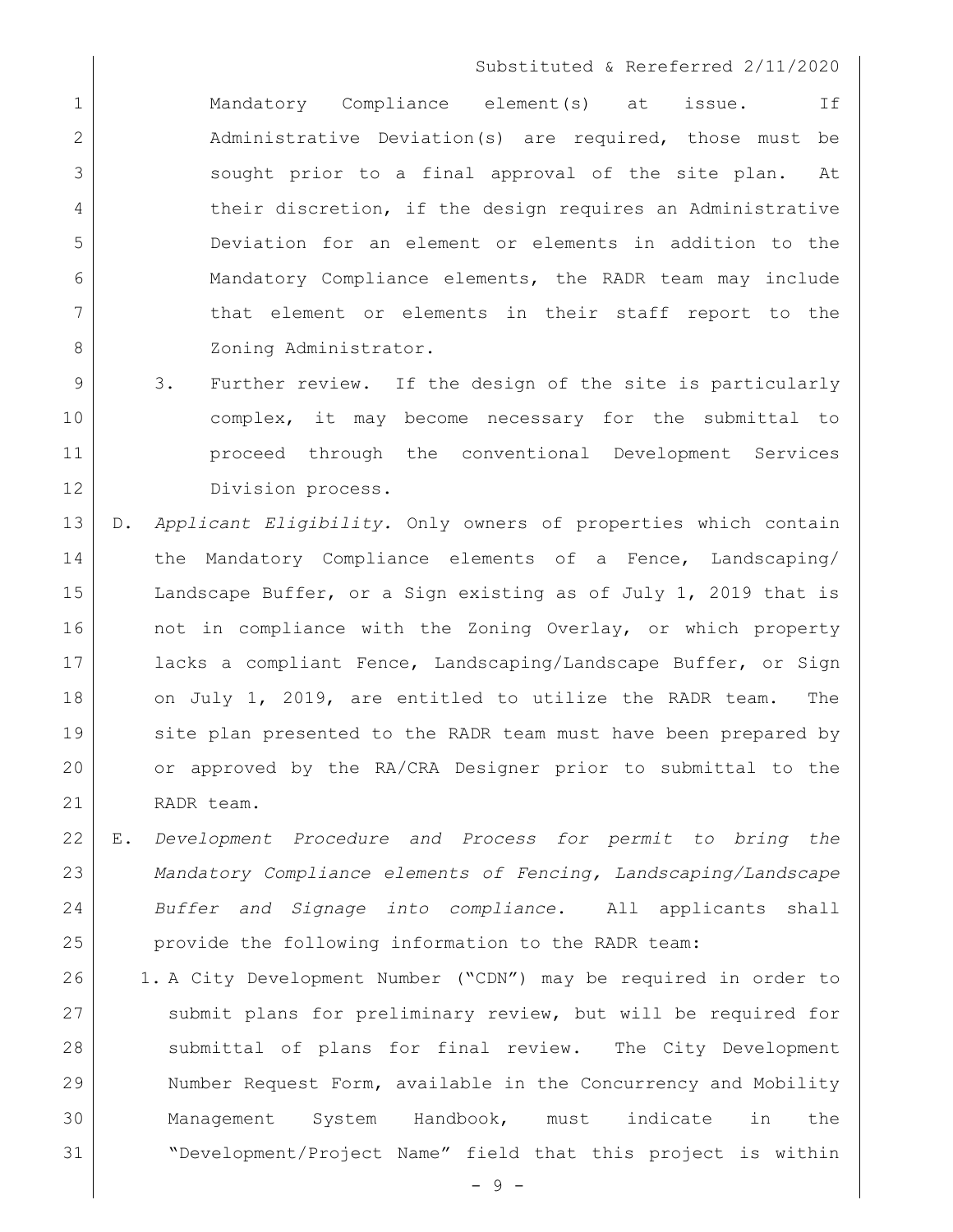1 1 the Renew Arlington Zoning Overlay. The Form should be 2 submitted to the Development Services Division Concurrency and 3 Mobility Management Systems Office.

- 4 2. A vicinity plan and digital photographs showing the project in 5 relation to the surrounding blocks and streets (include all 6 properties within a minimum of 300 feet of project property 7 boundary lines);
- 8 3. A boundary survey of existing property showing all buildings, 9 protected trees, and impervious areas on the subject site as 10 well as the buildings, driveways and other impervious surfaces 11 within 100 linear feet from all property lines, including the 12 right-of-way line.
- 13 4. If impervious areas are to be added, relocated, or rebuilt 14 and which would likely effect current drainage patterns, the 15 applicant must also provide a topographical survey and site 16 design drawings prepared by an appropriate registered 17 professional which shall include, as a minimum, storm drainage 18 Systems consistent with the City's Land Development Procedures 19 Manual, City of Jacksonville ordinances, and the St. Johns 20 River Water Management District requirements. The RADR team 21 has the discretion to request additional information relative 22 to the design.
- 23 5. The applicant shall provide a schematic site plan ("site 24 plan") drawn to nominal scale such as 1"=10' or 1"=20' by a 25 | landscape architect, architect, engineer or other qualified 26 person. The site plan must either be prepared by or reviewed 27 by the RA/CRA Designer prior to submittal to the RADR team.
- 28 F. RADR preliminary review for Site Development permit.
- 29 1. The RADR team shall review site plans at least monthly, if any 30 have been submitted.
- 31 2. The RADR team shall determine if the site plan is in

 $- 10 -$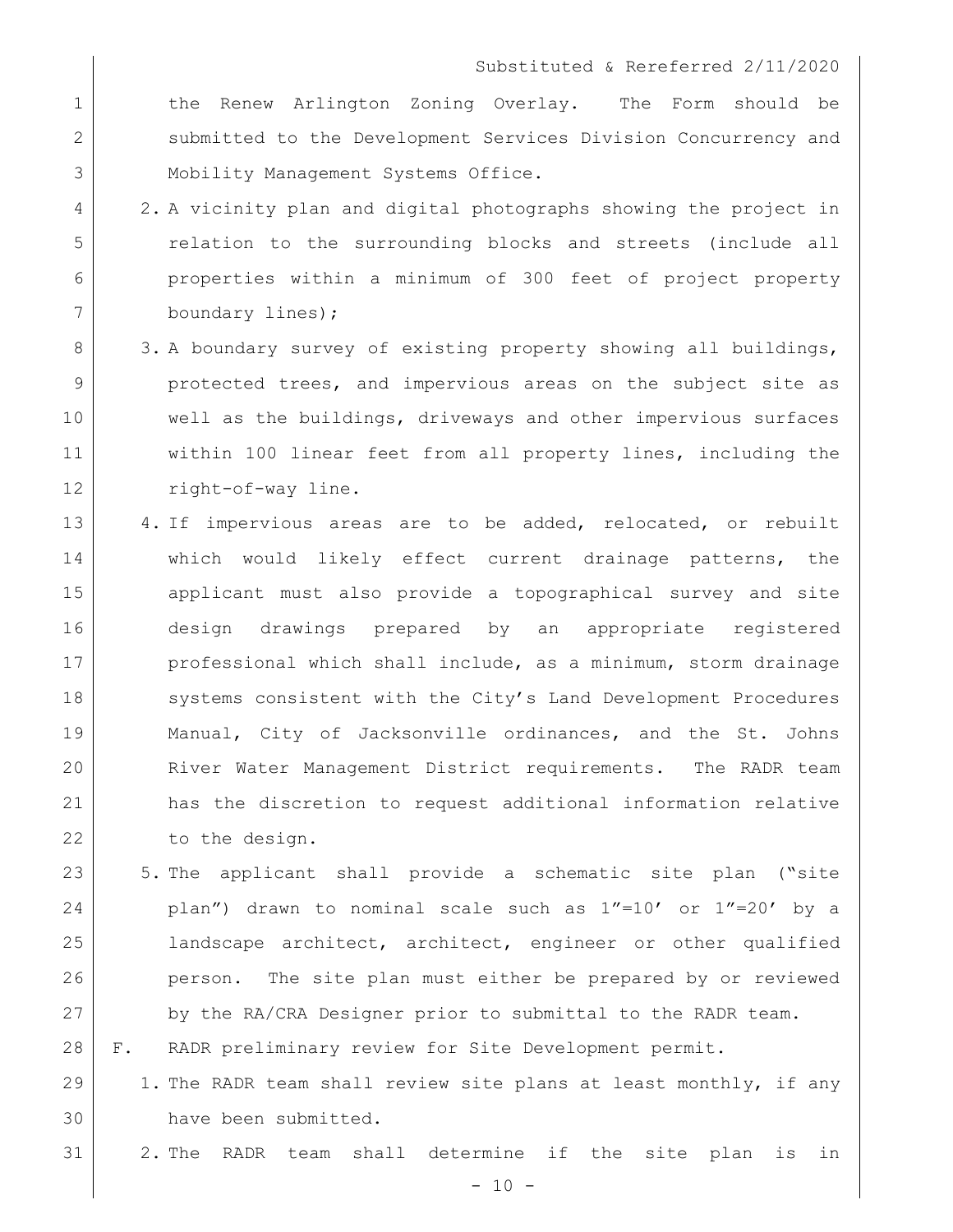1 compliance with the Mandatory Compliance elements as they 2 apply to that particular site and the Zoning Overlay.

- 3 a. If the site plan is in compliance with the Zoning 4 Overlay, the property is eligible for a Site Development 5 permit relative to those elements. At this point, the 6 property owner could proceed with construction documents 7 prepared by a licensed professional for final review by 8 b 6 the RADR team and issuance of the Site Development 9 permit.
- 10 b. If the site plan is not in compliance with the Zoning 11 Overlay and an Administrative Deviation is required, the 12 RADR team shall prepare and forward a staff report with a 13 recommendation regarding the Administrative Deviation to 14 the Zoning Administrator regarding the Mandatory 15 Compliance elements. At their option, the RADR team may 16 also include elements additional to the Mandatory 17 Compliance elements in the report for consideration by 18 the Zoning Administrator.
- 19 c. The staff report shall consider each of the RA/CRA Zoning 20 Overlay Administrative Deviation Criteria for each 21 Deviation sought.
- 22 d. The Zoning Administrator shall follow the procedures for 23 public input pursuant to Part 1 of the Zoning Code 24 (Chapter 656, Ordinance Code).
- 25 3. RADR final review for Site Development permit. If the 26 Administrative Deviation(s) is approved, at this point the 27 property owner could proceed with construction documents 28 prepared by a licensed professional for final review by the 29 RADR team and issuance of the site Development permit. If the 30 Administrative Deviation is denied, the property owner may 31 appeal pursuant to this Subpart, or significantly redesign the

 $- 11 -$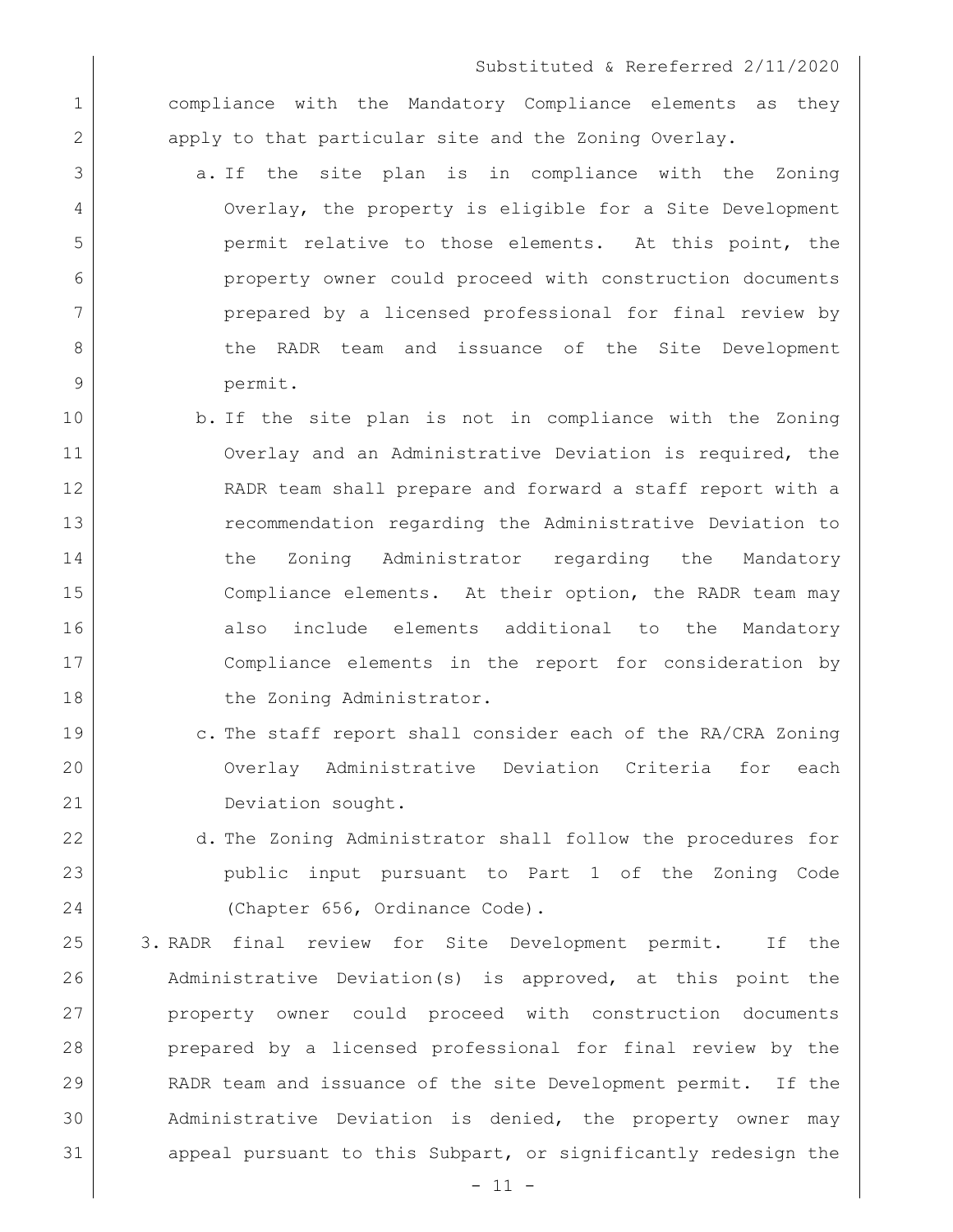1 Site plan for resubmittal.

2 **Section 656.399.64. – RA/CRA Zoning Overlay Administrative**  3 **Deviations.** 

- 4 A. *Administrative Deviation requests heard by Zoning Administrator*. 5 Pursuant to Sec. 656.101, *Ordinance Code*, an Administrative 6 Deviation may be granted by the Zoning Administrator, after due 7 notice and hearing, for a relaxation of certain Zoning Code 8 | requirements. Notwithstanding items for which deviations may be 9 allowed in other areas of Jacksonville, within the Renew 10 Arlington Zoning Overlay, the Zoning Administrator may allow 11 deviations for the following:
- 12 1. Reduce minimum lot area, unless the property is a High 13 Intensity Use as described in this Zoning Overlay;
- 14 2. Reduce required yards;
- 15 3. Reduce the minimum number of required off-street parking 16 | spaces, so long as the landscaping requirements of this Zoning 17 Overlay are fully met;
- 18 4. Reduce the minimum landscaping requirements;
- 19 5. Increase the maximum lot coverage;
- 20 6. Adjust required driveway aisle widths, parking stall 21 dimensions, and allow tandem parking;
- 22 7. Consider on-street parking to meet parking requirements;
- 23 8. Increase the allowable maximum height of structures, including 24 fences, but not signs;
- 25 9. Increase the maximum number of off-street parking spaces so 26 long as the landscaping is not also reduced, and either a 27 professional study indicating that more spaces are warranted 28 is performed and approved by the Department, or the request is 29 consistent with the current edition of the ITE parking 30 Generation Manual; and
- 31 10. Decrease lot width so long as at least 80 percent of the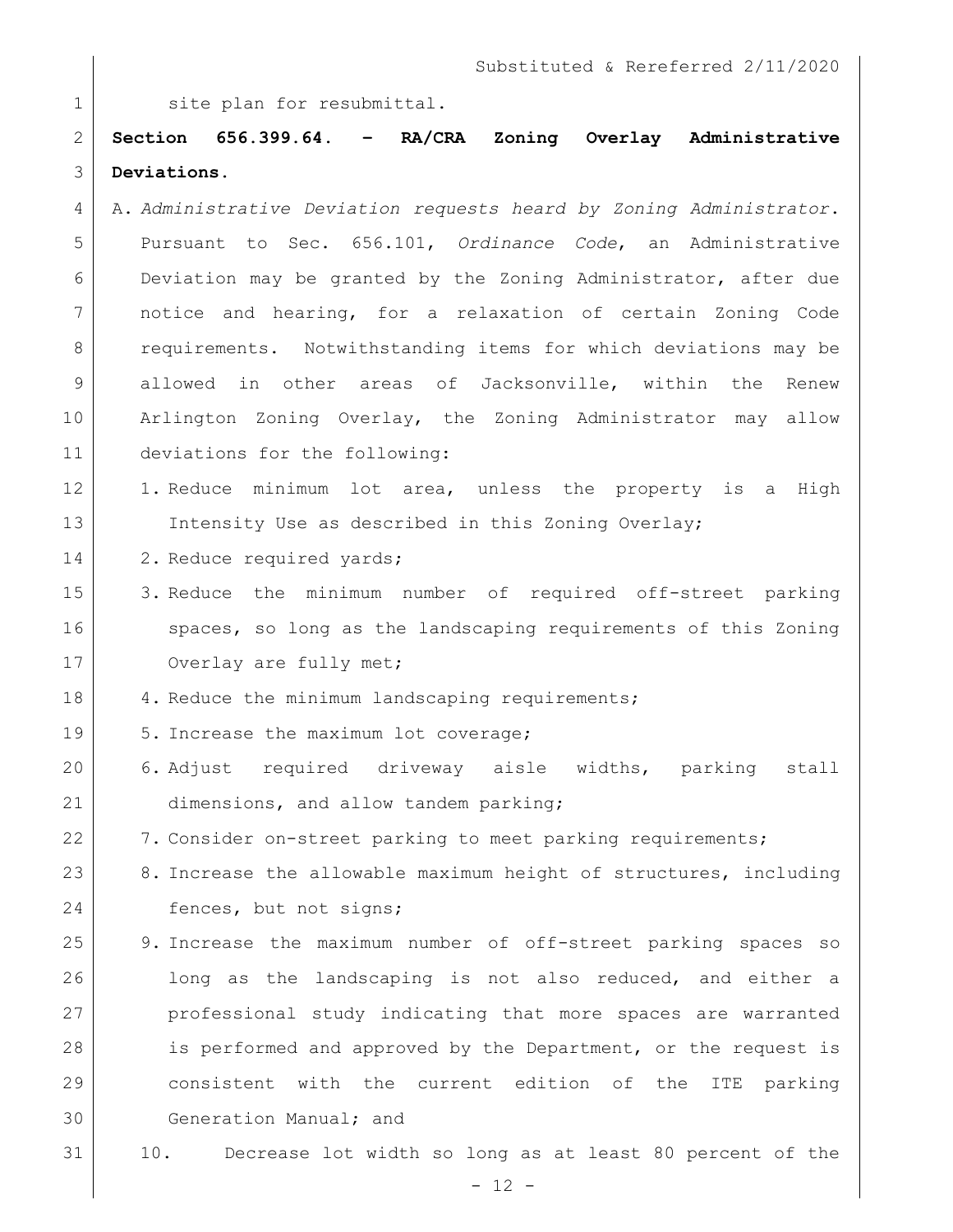existing context development pattern is similar.

 B. *Review.* In order to approve a Deviation, the Zoning Administrator must find in the affirmative for each of the RA/CRA Zoning Overlay Deviation Criteria below and report on the balance between the interest of the public, the property owner, and the community.

C. *RA/CRA Zoning Overlay Deviation Criteria.*

8 1. There are unique site characteristics such as parcel 9 Shape, location, existing utility easements, etc. that **prevent development consistent with the Zoning Overlay** 11 Regulations.

- 12 2. The effect of the proposed Deviation is consistent 13 with and furthers the objectives, policies, design and 14 intentions of the Zoning Overlay;
- 15 3. The proposed Deviation will not diminish property values in the area surrounding the site and will not 17 interfere with or injure the rights of adjacent 18 properties but would accomplish an additional public benefit;
- 4. The request is not a self-imposed hardship; and
- 5. The proposed Deviation will not be detrimental to the 22 | public health, safety or welfare, result in additional public expense or the creation of nuisances.

 D. *Appeals of Zoning Administrator's Decision on Administrative Deviation.* Appeals from the decision of the Zoning Administrator on a property within the RA/CRA Zoning Overlay Area shall not be 27 to the Planning Commission, but rather to the City Council.

- 1. *Standing.* The Applicant or any other adversely affected person may appeal a final written decision of the Zoning Administrator.
- 2. *Notice.* Notice of Appeal shall be provided to the Legislative

 $- 13 -$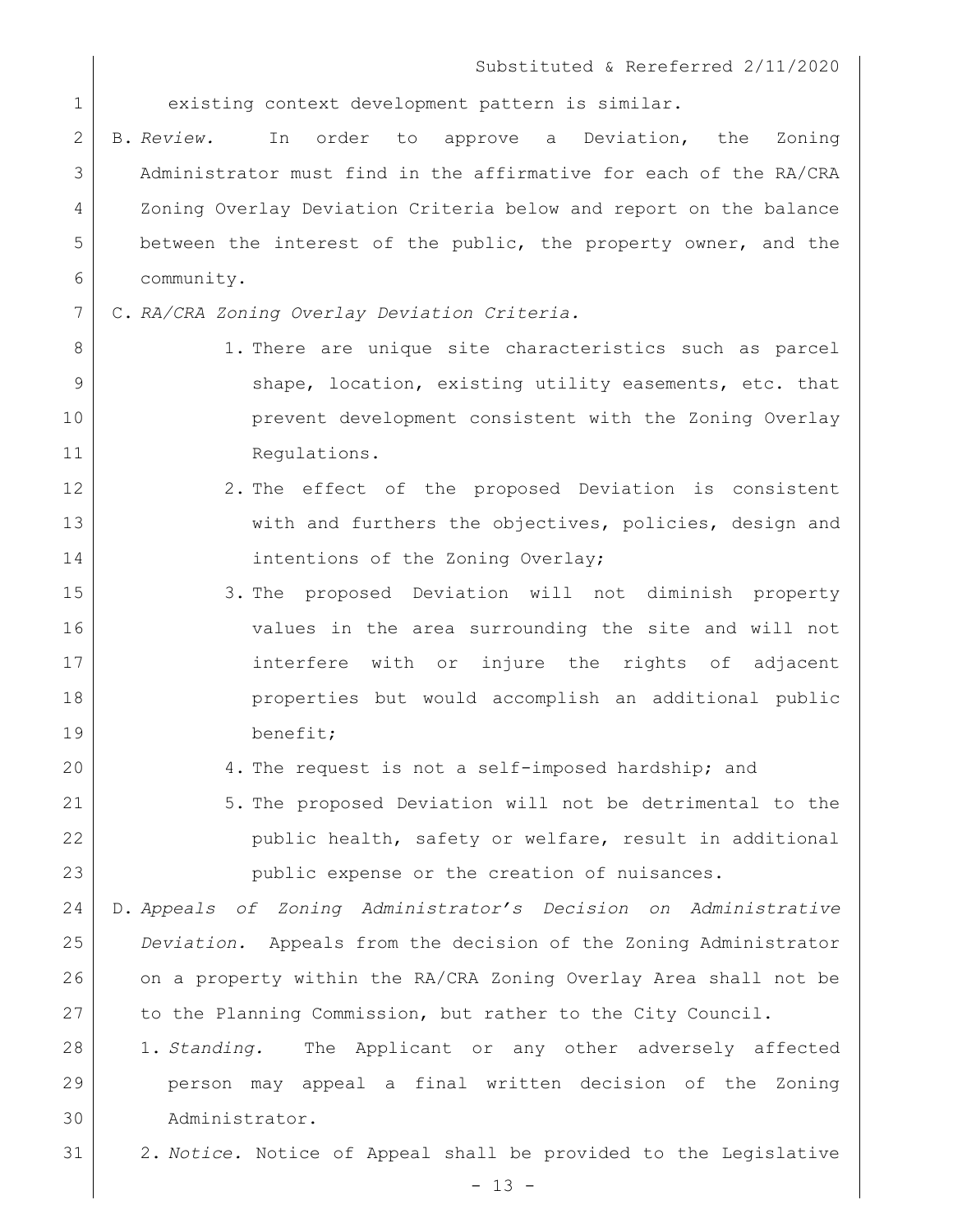1 Services Division within 14 days of the effective date of the 2 written decision, and shall be accompanied by a filing fee as 3 found in [www.coj.net/fees,](http://www.coj.net/fees) together with a notification fee 4 for each required notification. The Notice of Appeal shall be 5 in a form created by the Planning and Development staff in 6 consultation with the Office of General Counsel.

- 7 3. *Standard of Review.* The Council's review of the appeal shall 8 be limited to a consideration of whether:
- 9 **a.** The applicable design criteria contained in the Zoning 10 Overlay were properly applied by the Zoning 11 Administrator;
- 12 b. The decision was supported by competent, substantial 13 evidence; and
- 14 c. Procedural due process was afforded.

15 4. *Procedural Matters.* The appellate procedure in Sec. 656.142, 16 Ordinance Code, shall be followed. The Council shall have the 17 authority to:

- 18 a. Adjourn, continue, or grant extensions of time for 19 compliance with these rules, whether or not requested by 20 a party, provided no requirement of law is violated;
- 21 b. Keep a record of all persons requesting notice of the 22 decision in each case;
- 23 c. Grant withdrawal requests by the appellant;
- 24 d. Enter into settlement agreements regarding the matter 25 appealed, so long as there is no financial impact to the 26 City; and
- 27 e. Individually view the property which is the subject of 28 the appeal.

29 5. *Decision.* The Council may affirm or reverse each written 30 decision, or it may remand the matter back to the Zoning 31 Administrator with specific instructions for further action. The

 $- 14 -$